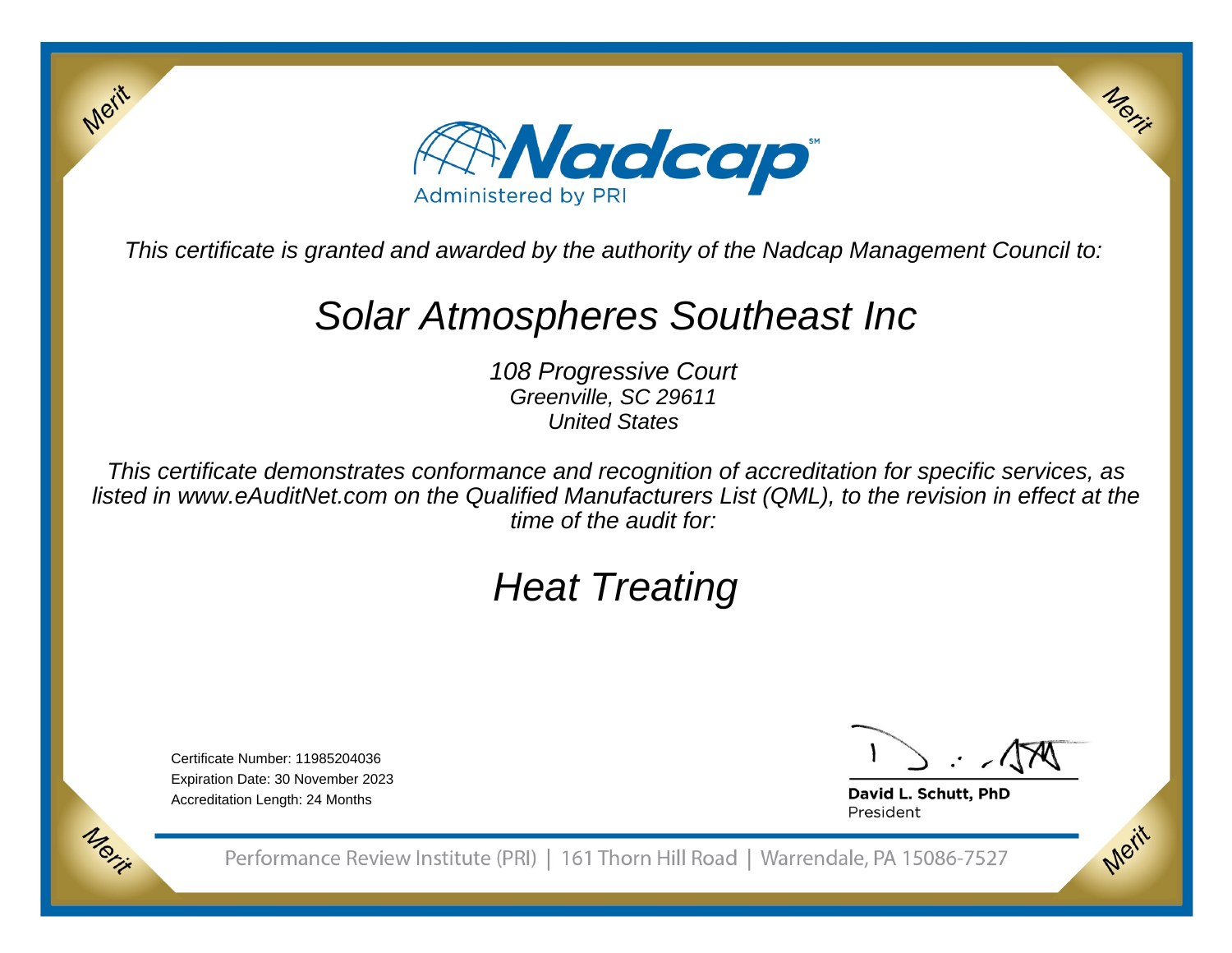

#### **SCOPE OF ACCREDITATION**

#### **Heat Treating**

#### **Solar Atmospheres Southeast Inc**

108 Progressive Court Greenville, SC 29611

This certificate expiration is updated based on periodic audits. The current expiration date and scope of accreditation are listed at: www.eAuditNet.com - Online QML (Qualified Manufacturer Listing).

In recognition of the successful completion of the PRI evaluation process, accreditation is granted to this facility to perform the following:

#### **AC7000 - AUDIT CRITERIA FOR NADCAP ACCREDITATION**

# **AC7101/4 Rev F - Nadcap Audit Criteria for Materials Testing Laboratories-Metallography & Microindentation Hardness (to be used on audits on/after 14 August 2016)\*\*\* If the Auditee holds any MTL accreditation, then this checklist must be done as part of an MTL audit**

(L1) Microindentation (Interior)

Industry Spec – Other L1

(L5) Near Surface Examinations – Microindentation (Surface Case Depth)

Industry Spec – Other L5

### **AC7102 Rev K - Nadcap Audit Criteria for Heat Treating Baseline (AC7102/S and AC7102/8 must also be selected) (to be used on audits on or after 15-Aug-2021)**

Brazing – AC7102/1 must also be selected

Carburizing – AC7102/3 must also be selected

Nickel and Cobalt Alloys – Industry Specs – Check any applicable boxes

Industry Spec – Other – Nickel and Cobalt Alloys

Nickel and Cobalt Alloys– Customer Specs

Stainless Steels, Austenitic – Customer Specs

Stainless Steels, Austenitic – Industry Specs – Check any applicable boxes

Industry Spec – Other – Stainless Steels, Austenitic

Stainless Steels, Martensitic – Customer Specs

Stainless Steels, Martensitic – Industry Specs – Check any applicable boxes

Industry Spec – Other – Stainless Steels, Martensitic

Stainless Steels, Precipitation Hardening – Customer Specs

Stainless Steels, Precipitation Hardening – Industry Specs – Check any applicable boxes

Industry Spec – Other – Stainless Steels, Precipitation Hardening

Steels – Customer Specs

Steels – Industry Specs – Check any applicable boxes

Industry Spec – Other – Steels

t-frm-0004 29-May-20